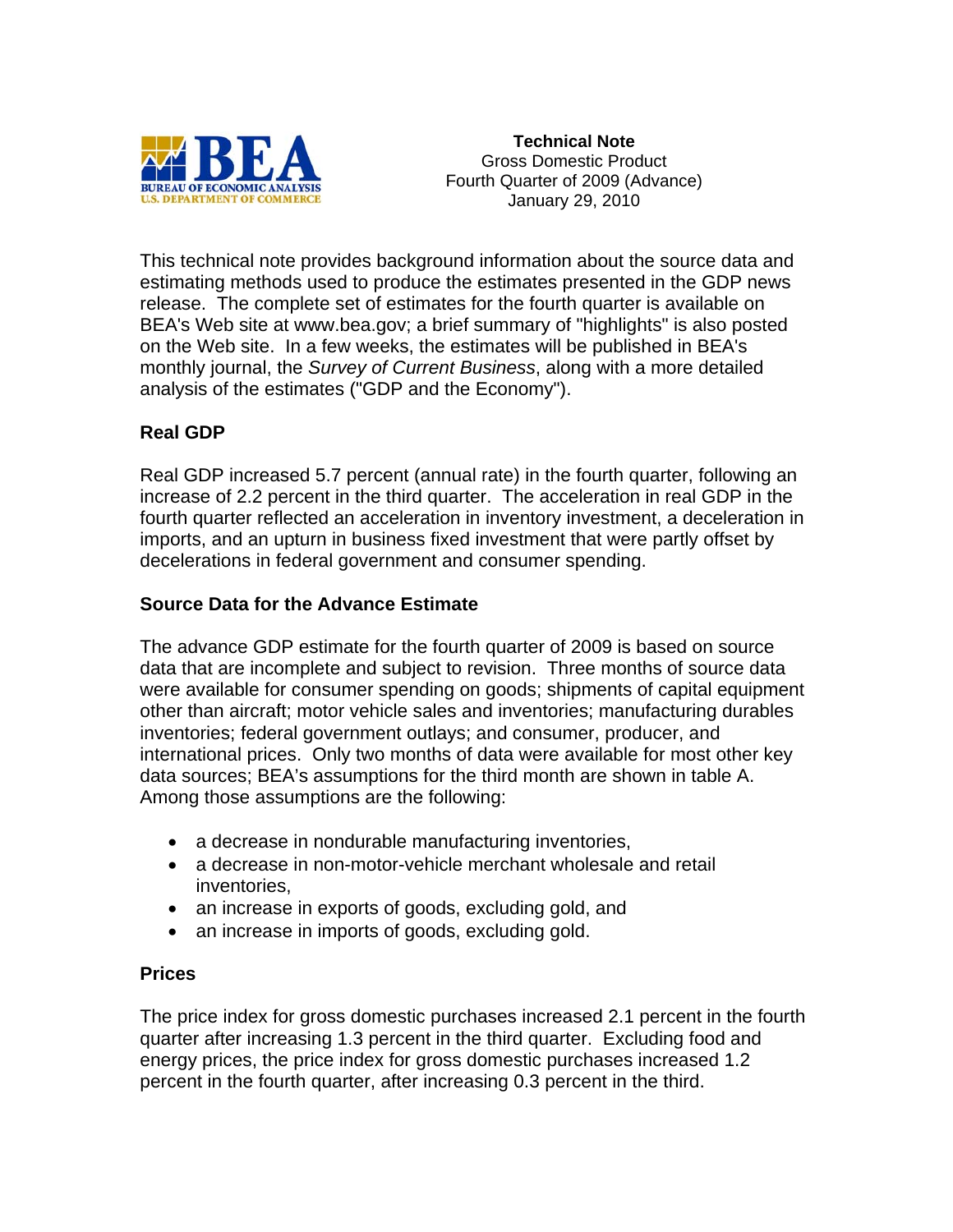#### **American Recovery and Reinvestment Act of 2009**

BEA's national accounts include the effects of the federal outlays and tax cuts included in the American Recovery and Reinvestment Act of 2009. Because most of the outlays and tax reductions from ARRA during the last four quarters were in the form of grants to state and local governments, tax reductions for individual and business taxpayers, and social benefits to households, their effects on GDP show up indirectly through the effects on GDP components such as consumer spending, residential investment, and state and local government spending. Thus, BEA's accounts do not directly identify the portion of GDP expenditures that is funded by ARRA. It is possible, however, to identify the effects of ARRA on components of income.

During the fourth quarter, ARRA provisions lowered personal taxes about \$85 billion (annual rate) and raised government social benefits to persons about \$69 billion, thus raising disposable personal income about \$154 billion. Corporate taxes were also lowered about \$20 billion. ARRA funded about \$80 billion in current grants to state and local governments (such as Medicaid and education grants), about \$25 billion in capital transfers to state and local governments and home buyers, and about \$3 billion in subsidies for housing and energy. Further information, including estimates of the effects of ARRA for the first three quarters of 2009, is available at <http://www.bea.gov/recovery/index.htm>.

Brent R. Moulton Associate Director for National Economic Accounts Bureau of Economic Analysis (202) 606-9606